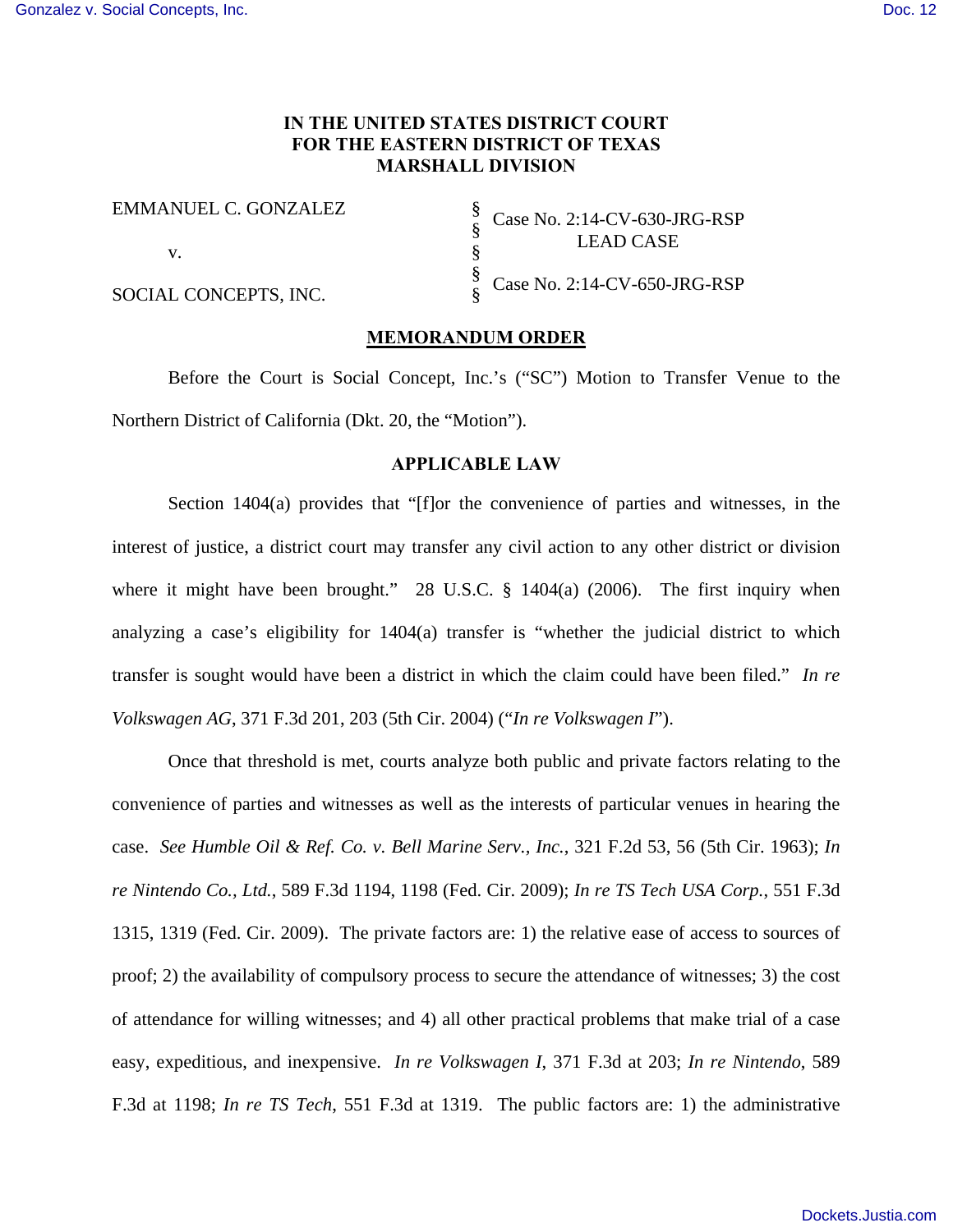difficulties flowing from court congestion; 2) the local interest in having localized interests decided at home; 3) the familiarity of the forum with the law that will govern the case; and 4) the avoidance of unnecessary problems of conflict of laws or in the application of foreign law. *In re Volkswagen I*, 371 F.3d at 203; *In re Nintendo*, 589 F.3d at 1198; *In re TS Tech*, 551 F.3d at 1319.

The plaintiff's choice of venue is not a factor in this analysis. *In re Volkswagen of Am., Inc.*, 545 F.3d 304, 314-15 (5th Cir. 2008) ("*In re Volkswagen II*"). Rather, the plaintiff's choice of venue contributes to the defendant's burden in proving that the transferee venue is "clearly more convenient" than the transferor venue. *In re Volkswagen II*, 545 F.3d at 315; *In re Nintendo*, 589 F.3d at 1200; *In re TS Tech*, 551 F.3d at 1319. Furthermore, though the private and public factors apply to most transfer cases, "they are not necessarily exhaustive or exclusive," and no single factor is dispositive. *In re Volkswagen II*, 545 F.3d at 314-15.

Timely motions to transfer venue "should [be given] a top priority in the handling of [a case]," and "are to be decided based on 'the situation which existed when suit was instituted.'" *In re Horseshoe Entm't*, 337 F.3d 429, 433 (5th Cir. 2003); *In re EMC Corp.*, Dkt. No. 2013- M142, 2013 WL 324154 (Fed. Cir. Jan. 29, 2013) (quoting *Hoffman v. Blaski*, 363 U.S. 335, 443 (1960)).

#### **DISCUSSION**

## **A. Proper Venue**

Neither party disputes that the Northern District of California is a proper venue for this case.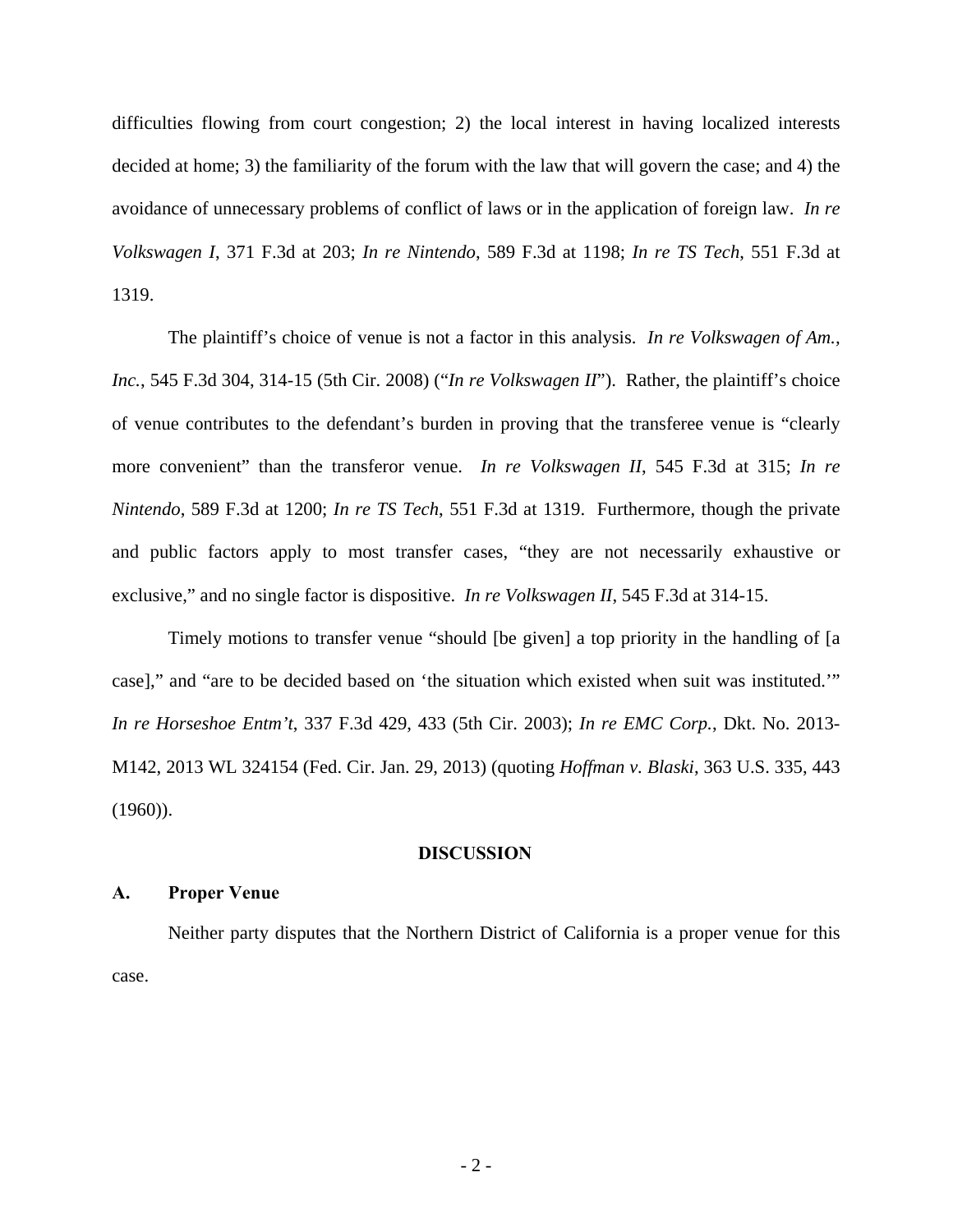## **B. Private Interest Factors**

#### **1. Cost of Attendance for Willing Witnesses**

"The convenience of the witnesses is probably the single most important factor in a transfer analysis." *In re Genentech, Inc.*, 566 F.3d 1388, 1342 (Fed. Cir. 2009). While the Court must consider the convenience of both the party and non-party witnesses, it is the convenience of non-party witnesses that is the more important factor and is accorded greater weight in a transfer of venue analysis. *Aquatic Amusement Assoc., Ltd. v. Walt Disney World Co.*, 734 F.Supp. 54, 57 (N.D.N.Y. 1990); *see also* Wright & Miller, *Federal Practice and Procedure* § 3851. "A district court should assess the relevance and materiality of the information the witness may provide." *In re Genentech, Inc.*, 566 at 1343. However, there is no requirement that the movant identify "key witnesses," or show "that the potential witness has more than relevant and material information . . . ." *Id.* at 1343-44. Having reviewed the factual record, the Court finds that the cost of attendance for willing witnesses factor weighs in favor of transfer.

### **2. Relative Ease of Access to Sources of Proof**

"In patent infringement cases, the bulk of the relevant evidence usually comes from the accused infringer. Consequently, the place where the defendant's documents are kept weighs in favor of transfer to that location." *In re Genentech, Inc.*, 566 F.3d 1338, 1345 (Fed. Cir. 2009) (citation omitted). Having reviewed the factual record, the Court finds that the relative ease of access factor weighs in favor of transfer.

#### **3. Availability of Compulsory Process to Secure the Attendance of Witnesses**

SC argues that "the Northern District of California will have subpoena power over the employees at Social Concepts' Redwood City headquarters." (Mot. at 3.) But this argument has little merit given that the Court has plenary power to order a party to produce witnesses under its control. Nevertheless, it appears from the record that there are a substantial number of potentially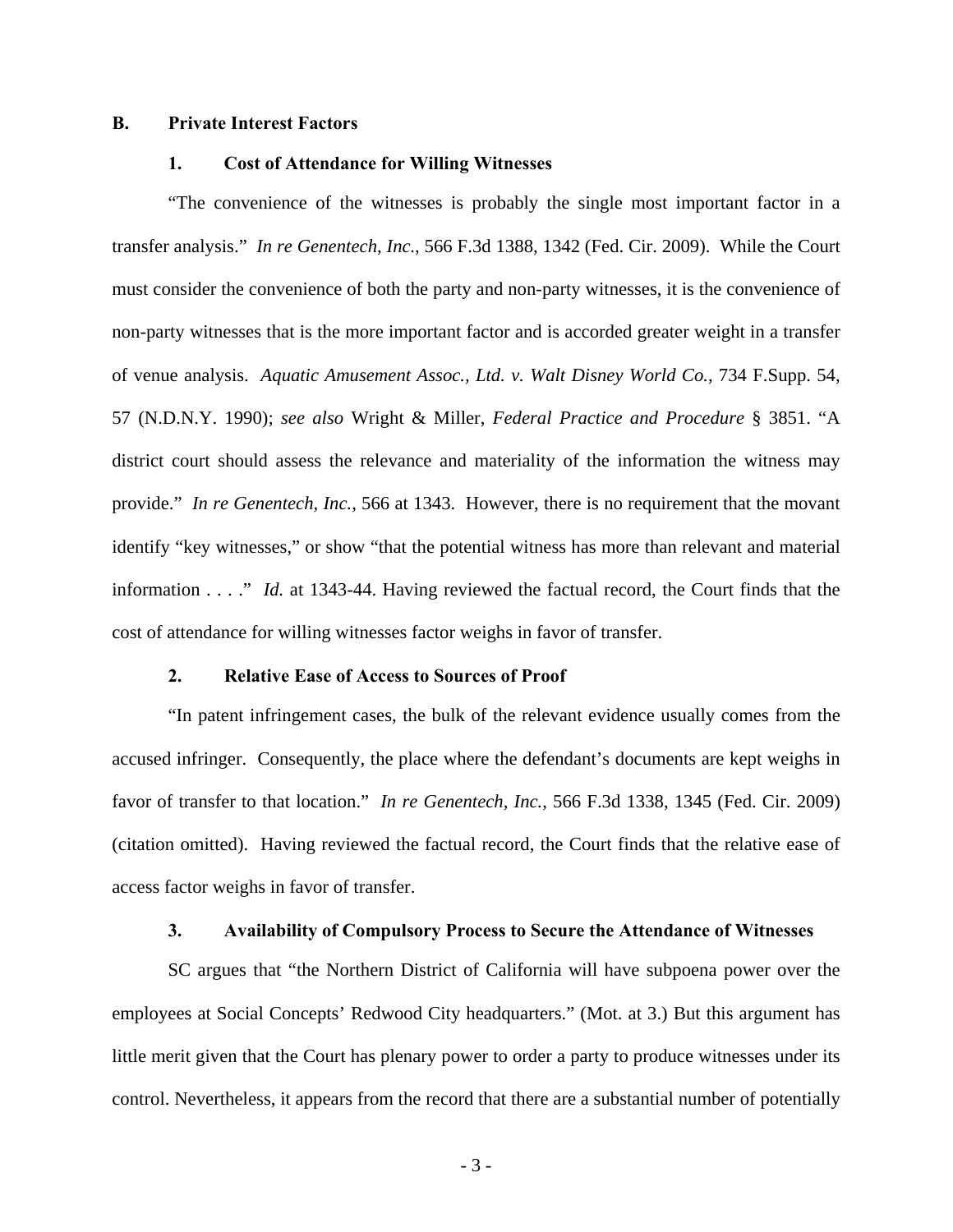relevant third-party witnesses that are within the subpoena power of the Northern District of California but outside the subpoena power of this Court. Accordingly, this factor favors transfer.

# **4. All Other Practical Problems that Make Trial of a Case Easy, Expeditious, and Inexpensive**

Gonzalez argues that this Court's handling of other related cases creates economy in declining transfer here. The Court agrees; transfer of each of the consolidated cases here would create substantial inefficiencies in judicial administration and require multiple courts to conduct parallel proceedings, which is a waste of judicial and party resources. Accordingly, this factor weighs against transfer.

## **C. Public Interest Factors**

## **1. Local Interest in Having Localized Interests Decided at Home**

SC argues that the Northern District of California has a local interest in this suit at least in part because "Social Concepts is headquartered in Redwood City, California, and because the accused website is supported there." (Mot. at 5) The Court notes that the connection alleged by SC is not a connection to "the events that gave rise to this suit," as suggested by *In re Volkswagen II*, but rather arises from the fact that some residents of the Northern District of California may have an interest, financial or otherwise, in  $SC$  itself – a theory which raises troubling fairness implications. 545 F.3d at 318. SC has failed to show that this factor favors transfer, and the Court finds that this factor is neutral given SC's acknowledgement that the interest in the events to give rise to the suit is "equally true throughout the United States." (Mot. at 6.)

# **2. Familiarity of the Forum With the Law that Will Govern the Case, Administrative Difficulties Flowing From Court Congestion, and Avoidance of Unnecessary Problems of Conflict of Laws or in the Application of Foreign Law**

The Court finds that the remaining public interest factors are neutral.